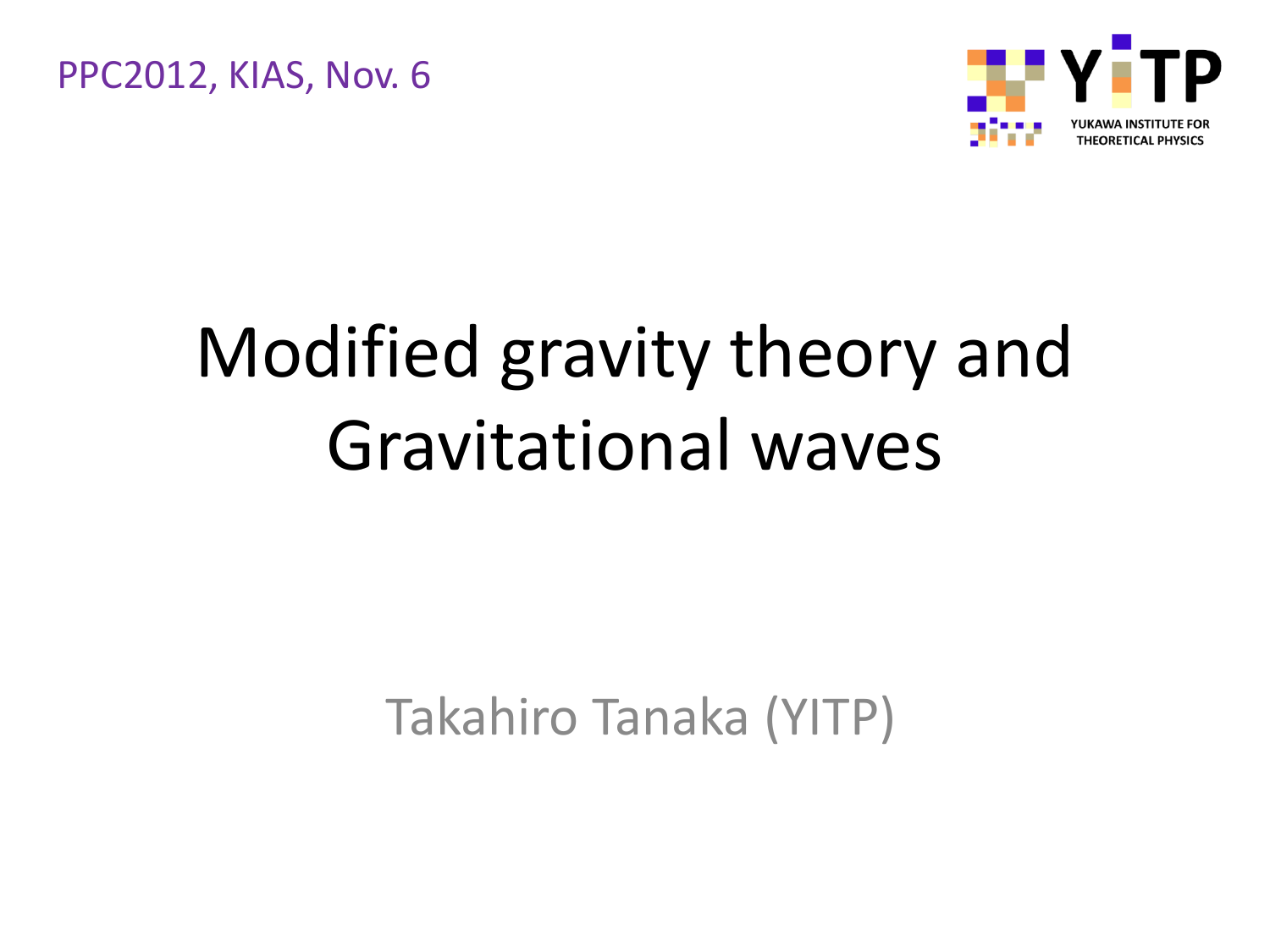#### Gravitation wave detectors







### eLISA(NGO) ⇒DECIGO/BBO LIGO⇒adv LIGO

#### 2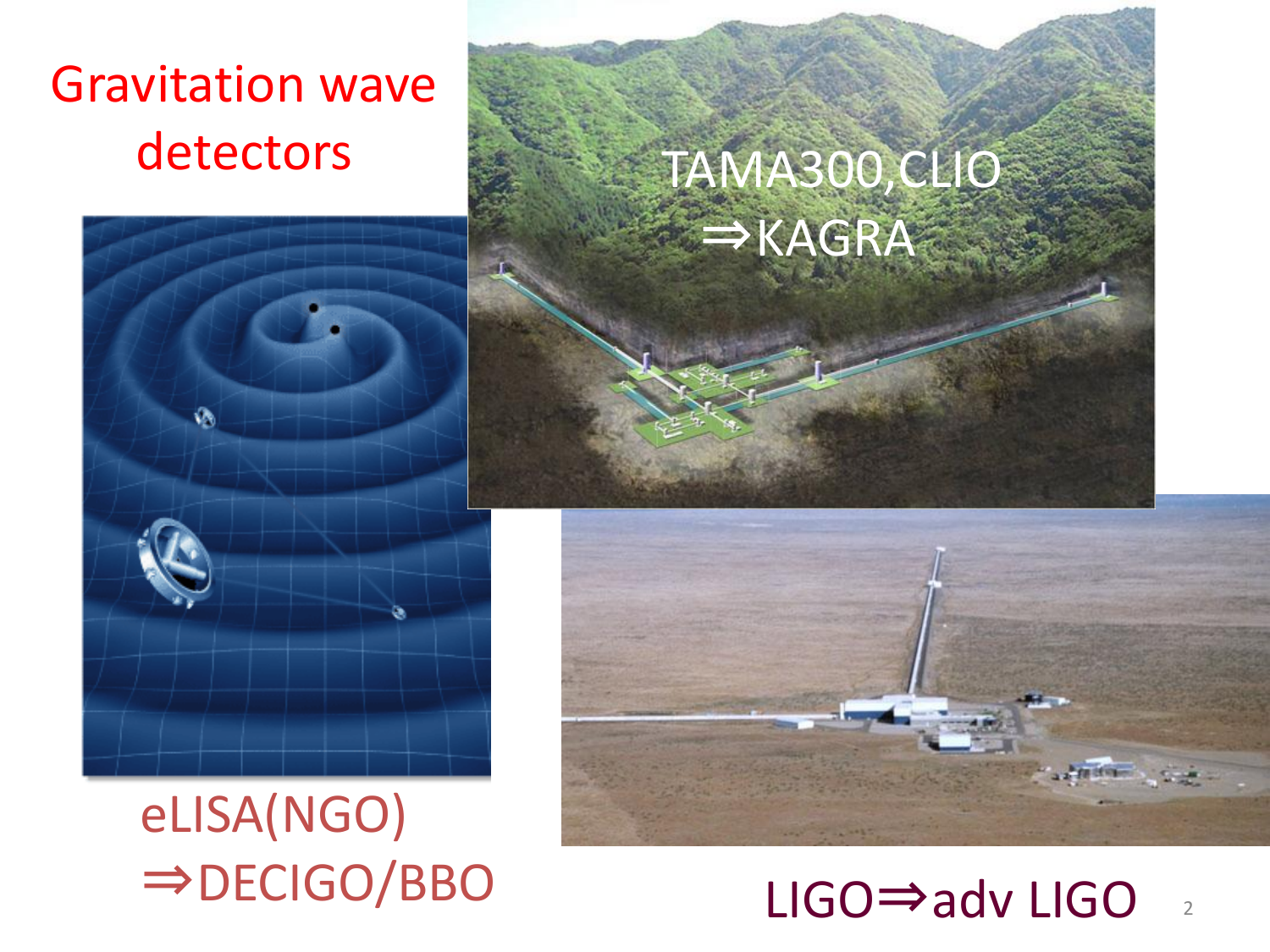# Coalescing binaries

- Inspiral phase (large separation)
	- Clean system (Cutler et al, PRL **70** 2984(1993))

 Point particle approximation neglecting internal structure is valid.

#### Accurate wave form is predictable

 $\bullet$  for precision test of general relativity **o** for detection **for parameter extraction(direction, mass, spin, ...)** 

#### • Merging phase

 Recent progress in numerical relativity **EOS** of nuclear matter Electromagnetic counterpart

• Ringing tail - quasi-normal oscillation of BH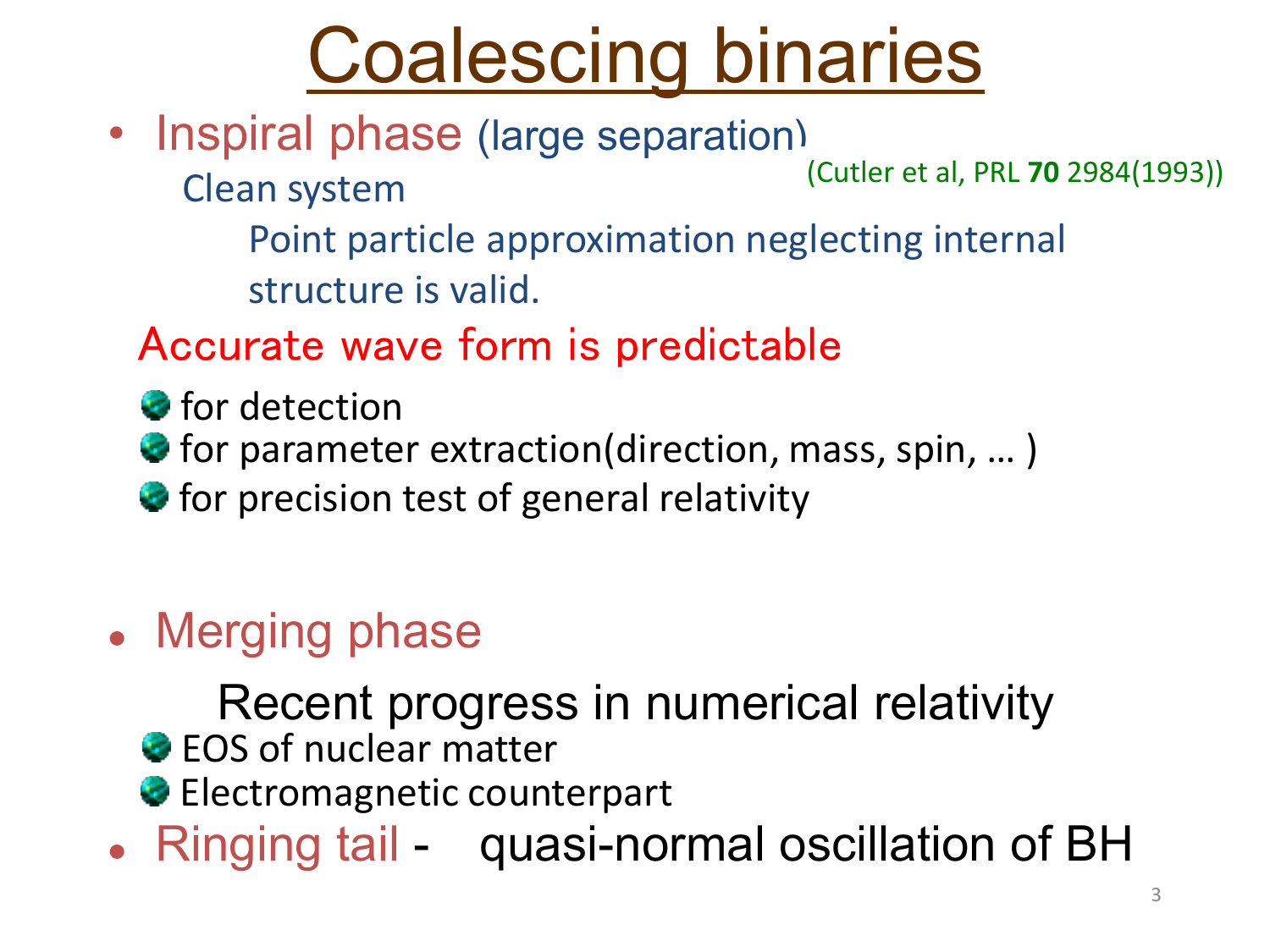Many cycles before plunge General relativity is correct even in strong gravity regime?



Easy to detect phase difference of O(1cycle)

- Accurate orbital parameter determination
- Mapping the black hole spacetime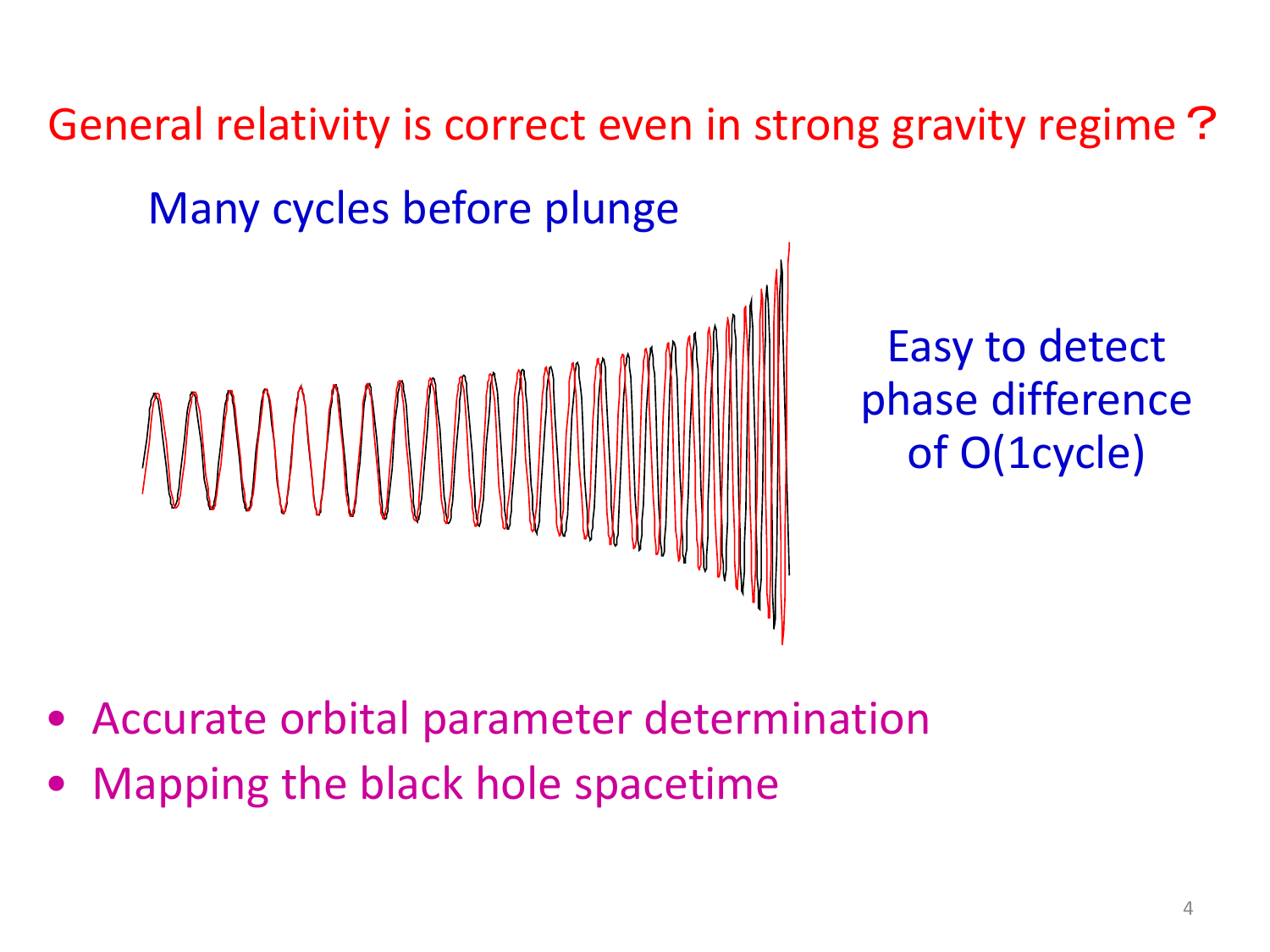### Predicted wave form



Standard post-Newtonian approximation  $\sim$  ( $v/c$ ) expansion Complete up to 3.5PN=(v/c)<sup>7</sup> order (Ref. Blanchet, Living Rev.Rel.9:4,2006)

Wave form in Fourier space

For quasi-circular orbit

$$
h(f) \approx Af^{-7/6}e^{i\Psi(f)} \left[ A = \frac{1}{\sqrt{20\pi^3}} \frac{M^{5/6}}{D_L}, \quad M = \mu^{3/5}M^{2/5}, \quad \eta = \frac{\mu}{M} \right]
$$
  

$$
\Psi = 2\pi ft_c - \phi_c + \frac{3}{128} (\pi M f)^{-5/3} \left[ 1 + \frac{20}{9} \left( \frac{743}{331} + \frac{11}{4} \eta \right) u^{2/3} - \frac{(16\pi - \beta)u}{1.5\text{PN}} + \cdots \right]
$$
  

$$
u \equiv \pi M f = O(v^3)
$$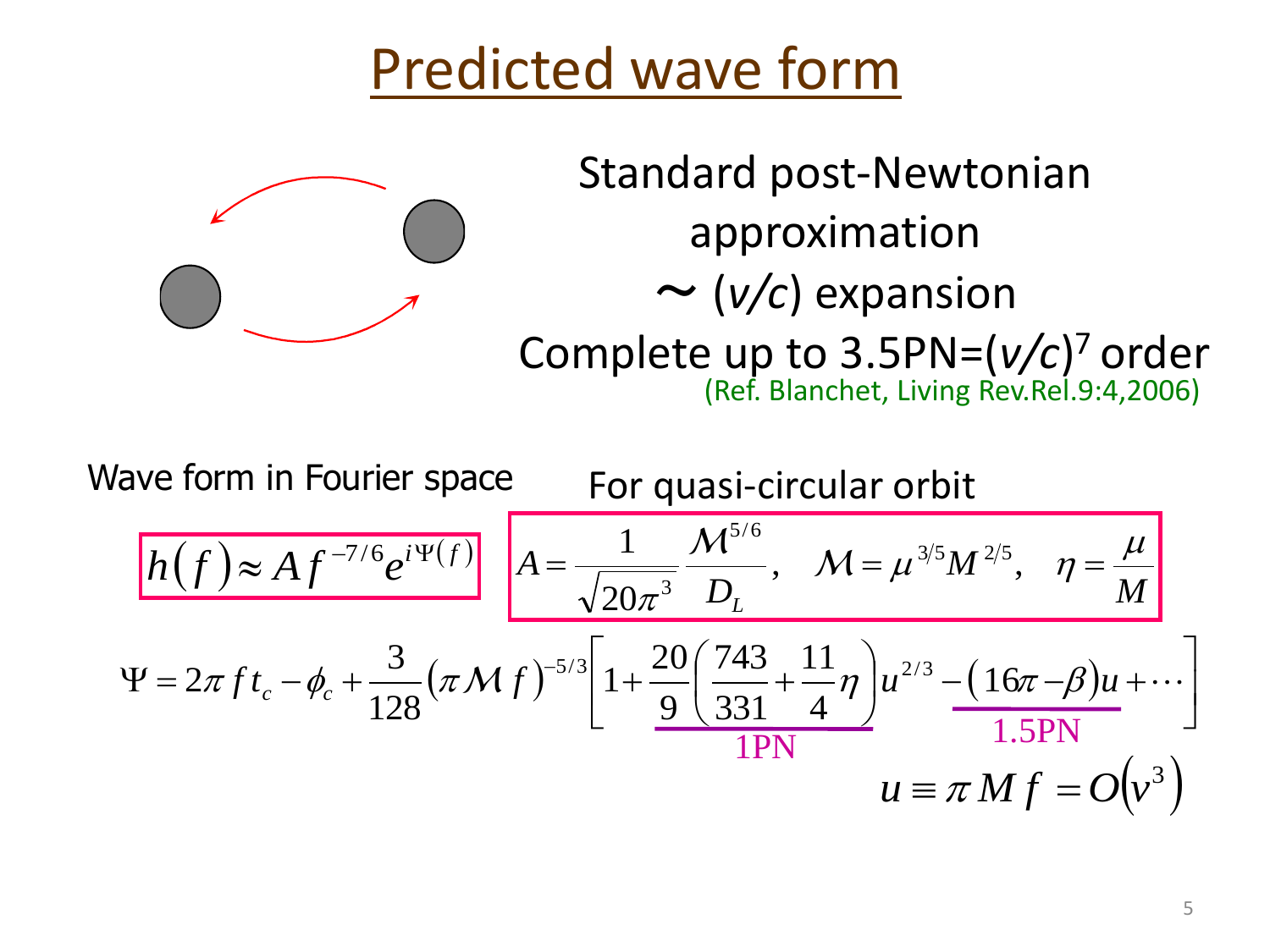## Space interferometer is a powerful tool for the test of GR

Gravity Modification of Scalar-tensor type (Berti et al, gr-qc/0411129 )

$$
\Psi = \cdots + \frac{3}{128} (\pi M f)^{-5/3} \left[ b u^{-2/3} + 1 + \frac{20}{9} \left( \frac{743}{331} + \frac{11}{4} \eta \right) u^{2/3} - (16\pi - \beta) u + \cdots \right]
$$
  

$$
b \propto \frac{1}{2 + \omega}
$$
 - 1 PN-like frequency dependence

Current constraint on dipole radiation: (Bhat et al. arXiv:0804.0956) $\omega_{\text{BD}}$  > 1.5x10<sup>5</sup>, J1141-6545 (NS(young pulsar)-WD)

LISA(NGO) – 1.4 $M_{\odot}$ NS+1000 $M_{\odot}$ BH:  $\omega_{\text{BD}}$  > 5 × 10<sup>3</sup> Decigo-1.4 $M_{\odot}$ NS+10 $M_{\odot}$ BH:  $\omega_{\rm BD} > 8 \times 10^{7}$  assuming 10 <sup>4</sup>events at cosmological distances  $\omega$  40Mpc corresponding to *SNR* =  $\sqrt{200}$ (Yagi & TT, arXiv:0908.3283)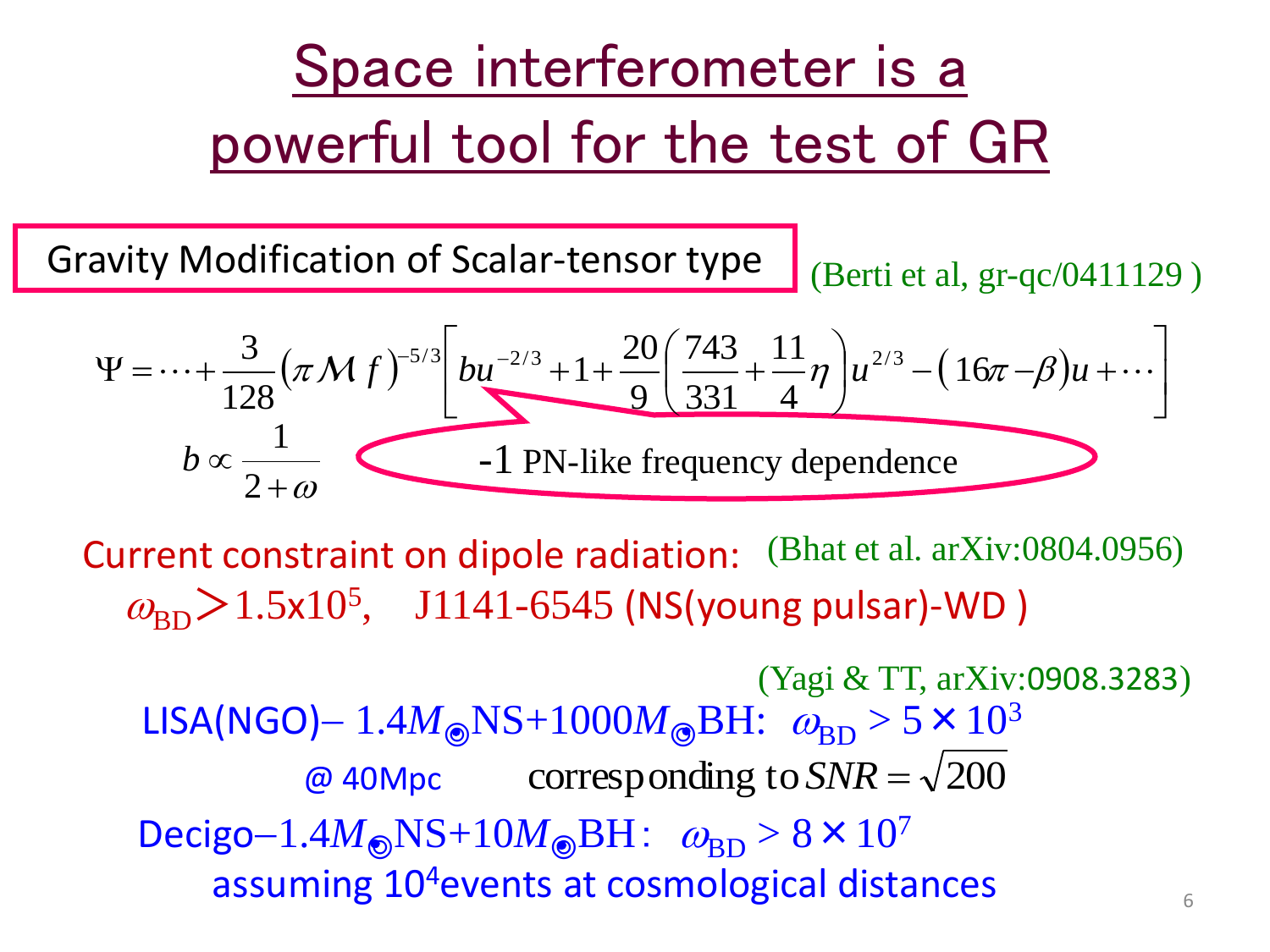Modified propagation speed

(Berti & Will, PRD71 084025(2005))

phase velocity of massive graviton

$$
c_{phase}(f) = \frac{k}{\omega} \approx 1 - \frac{m^2}{2\omega^2} = 1 - \frac{1}{2\lambda_g^2 f^2}
$$
  
\n
$$
\Delta \Psi = 2\pi f \Delta t = 2\pi f D \Delta c_{phase}(f) \approx -\frac{\pi D}{\lambda_g^2 f}
$$
  
\nFrequency dependent phase shift  
\n
$$
\Psi = \dots + \frac{3}{128} (\pi M f)^{-5/3} \left[ \alpha u^{-2/3} + 1 + \left( \frac{3715}{756} + \frac{55}{9} \eta - \frac{128}{3} \eta \beta_g \right) u^{2/3} - (16\pi - \beta) u + \dots \right]
$$
  
\n
$$
\beta_g = \frac{\pi^2 D M}{\lambda_g^2}
$$
  
\nEffect of graviton mass

(Yagi & TT, arXiv:0908.3283) (e)LISA(NGO)- 10<sup>7</sup>*M*<sub>®</sub>BH+10<sup>6</sup>*M*<sub>®</sub>BH at3Gpc: graviton Compton wavelength  $\lambda_{\rm g} > 4 \, \text{kpc}$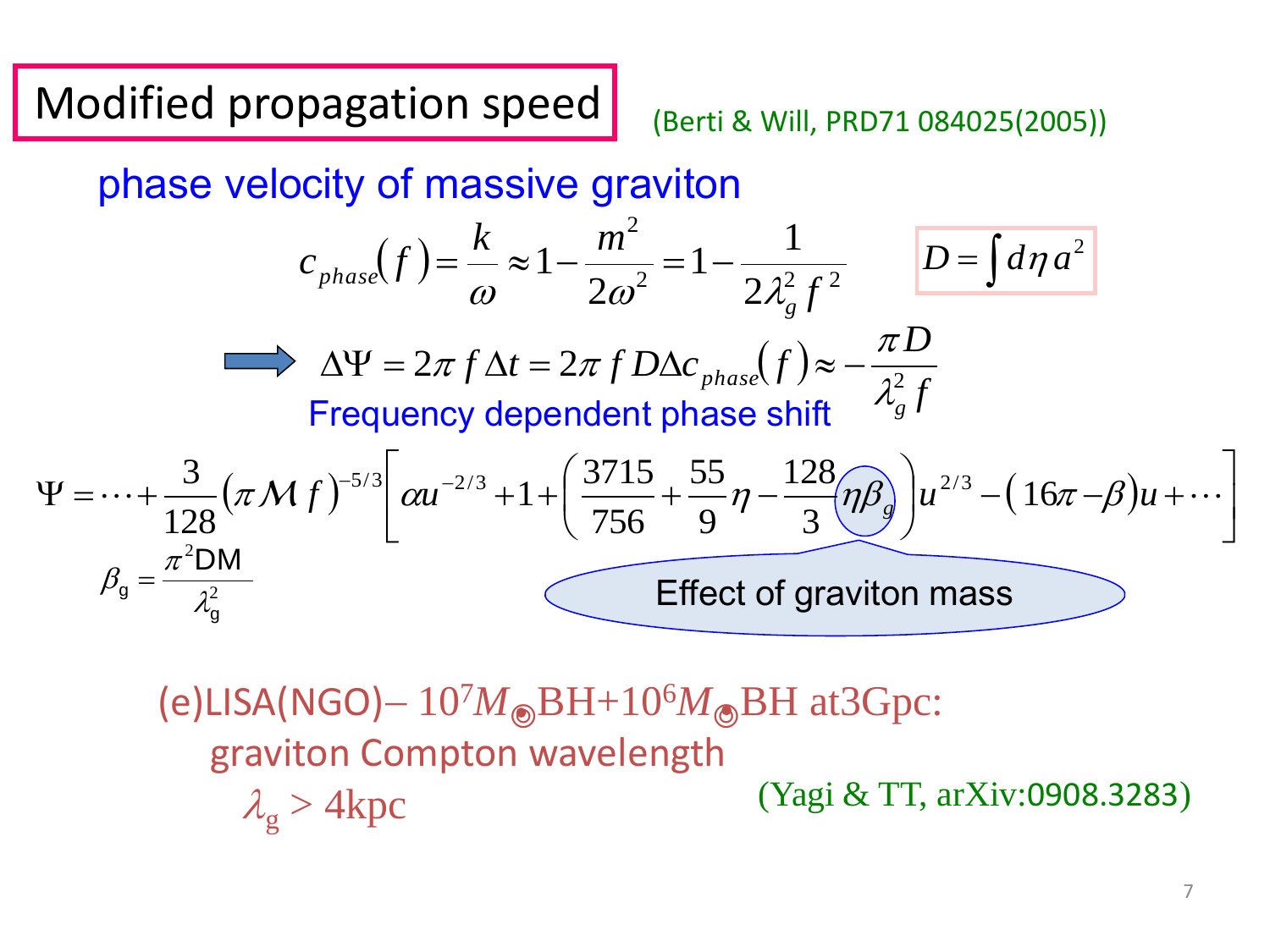Chern-Simons Modified Gravity

(Sopuerta & Yunes, arXiv:0904.4501)

$$
S \supset \frac{\alpha}{4} \int d^4x \sqrt{-g} \phi^* R R - \frac{\beta}{2} \int d^4x \sqrt{-g} \left[ (\partial \phi)^2 + 2V(\phi) \right]
$$
  

$$
{}^* R R = \varepsilon^{\alpha \beta} {}_{\alpha \chi} R^{\alpha \chi}{}_{\mu \nu} R^{\mu \nu}{}_{\alpha \beta}
$$
  

$$
G_{\mu \nu} + \frac{\alpha}{2} C_{\mu \nu} = \frac{1}{2} \left( T^{(mat)} + T^{(\phi)} \right) \qquad T^{(\phi)} \qquad \rho \left[ \frac{\alpha}{2} + 2 \left( \frac{\alpha}{2} \right) \right] \qquad \frac{1}{2} \qquad \frac{1}{2} \qquad \frac{1}{2} \qquad \frac{1}{2} \qquad \frac{1}{2} \qquad \frac{1}{2} \qquad \frac{1}{2} \qquad \frac{1}{2} \qquad \frac{1}{2} \qquad \frac{1}{2} \qquad \frac{1}{2} \qquad \frac{1}{2} \qquad \frac{1}{2} \qquad \frac{1}{2} \qquad \frac{1}{2} \qquad \frac{1}{2} \qquad \frac{1}{2} \qquad \frac{1}{2} \qquad \frac{1}{2} \qquad \frac{1}{2} \qquad \frac{1}{2} \qquad \frac{1}{2} \qquad \frac{1}{2} \qquad \frac{1}{2} \qquad \frac{1}{2} \qquad \frac{1}{2} \qquad \frac{1}{2} \qquad \frac{1}{2} \qquad \frac{1}{2} \qquad \frac{1}{2} \qquad \frac{1}{2} \qquad \frac{1}{2} \qquad \frac{1}{2} \qquad \frac{1}{2} \qquad \frac{1}{2} \qquad \frac{1}{2} \qquad \frac{1}{2} \qquad \frac{1}{2} \qquad \frac{1}{2} \qquad \frac{1}{2} \qquad \frac{1}{2} \qquad \frac{1}{2} \qquad \frac{1}{2} \qquad \frac{1}{2} \qquad \frac{1}{2} \qquad \frac{1}{2} \qquad \frac{1}{2} \qquad \frac{1}{2} \qquad \frac{1}{2} \qquad \frac{1}{2} \qquad \frac{1}{2} \qquad \frac{1}{2} \qquad \frac{1}{2} \qquad \frac
$$

$$
G_{\mu\nu} + \frac{\alpha}{\kappa} C_{\mu\nu} = \frac{1}{2\kappa} \left( T_{\mu\nu}^{(mat)} + T_{\mu\nu}^{(\phi)} \right) \qquad T_{\mu\nu}^{(\phi)} = \beta \left[ \partial_{\mu} \phi \partial_{\nu} \phi - \frac{1}{2} g_{\mu\nu} (\partial \phi)^2 - g_{\mu\nu} V \right]
$$

$$
\beta \Box \phi = \beta \frac{dV}{d\theta} - \frac{\alpha}{4} \, ^*RR \qquad C^{\mu\nu} = \left( \partial_{\nu} \phi \right) \varepsilon^{\gamma \delta \varepsilon (\mu} \nabla_{\varepsilon} R^{\nu)} \delta + \left( \nabla_{\nu} \nabla_{\delta} \phi \right)^* R^{\delta (\mu \nu) \gamma}
$$

(Yunes & Spergel, arXiv:0810.5541)  $|M_{pl}^{-2}\alpha\dot{\phi}| < 3 \times 10^{-6}$  cm : J0737-3039(double pulsar) Small back ground gradient  $\nabla \theta$  is hard to detect

Right handed and left handed gravitational waves are magnified differently during propagation, depending on the frequencies.

$$
\boldsymbol{h}^{(L,R)} = \boldsymbol{h}_{GR}^{(L,R)} \exp\left(\pm 64\pi^2 \alpha f H_0 \int_0^z dz (1+z)^{5/2} \left[ \frac{7}{2} \frac{d\phi}{dz} + (1+z) \frac{d^2 \phi}{dz^2} \right] \right) \boldsymbol{h}^{(L,R)} = \frac{1}{\sqrt{2}} (\boldsymbol{h}^{(+)} + i \boldsymbol{h}^{(\times)})
$$

$$
\approx \boldsymbol{h}_{GR}^{(L,R)} \exp\left(\pm f O(10^3 \alpha \dot{\phi} / M_{pl}^2)\right)
$$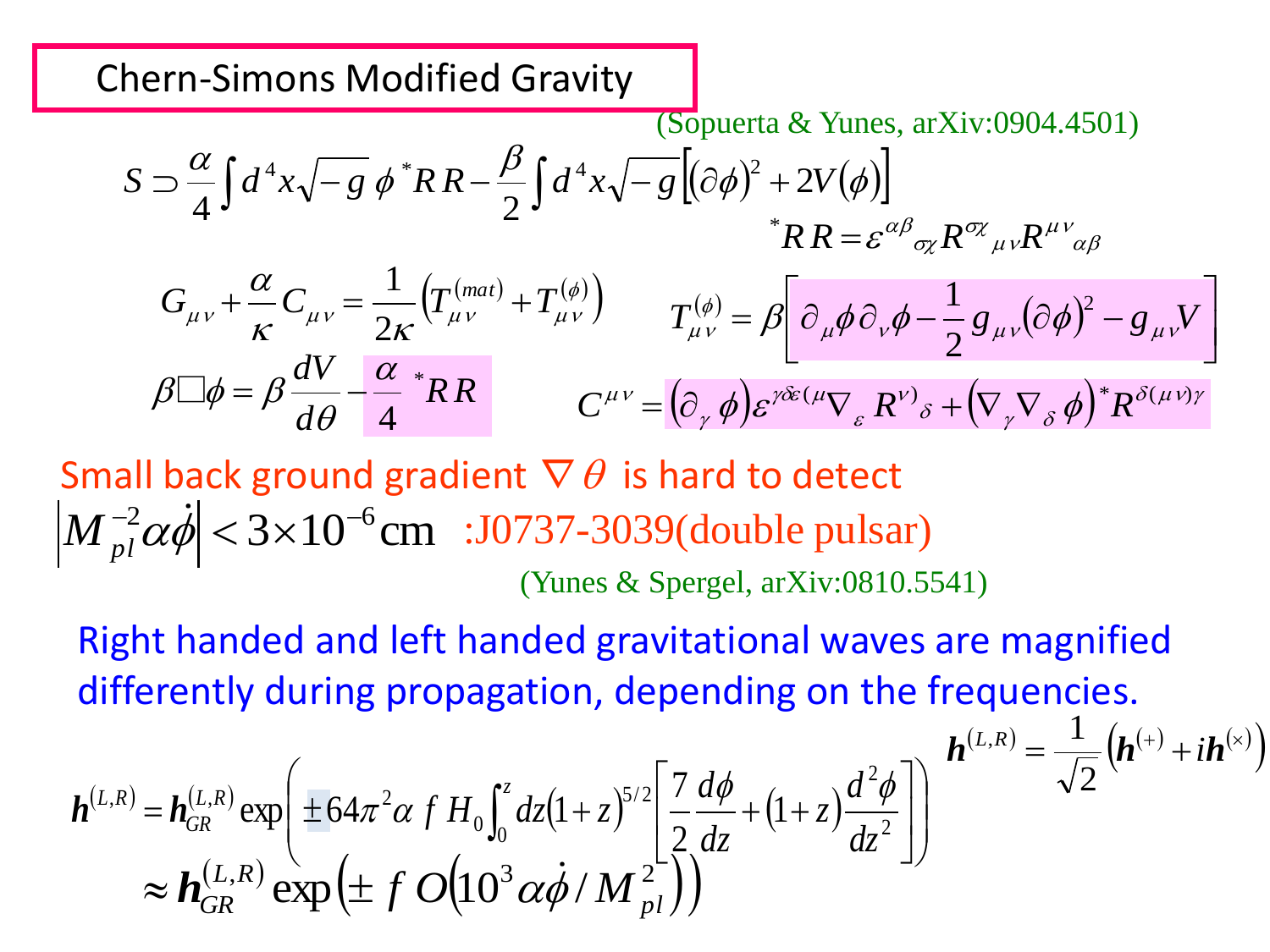#### Deviation from Kerr metric (Konno, Matsuyama & Tanda,

known only for slow rotation

 arXiv:0706.3080arXiv:0902.4767) (Yunes & Pretorius, arXiv:0902.4669)

$$
\phi = \frac{5}{8} \frac{\alpha}{\beta} \frac{a}{M} \frac{\cos \theta}{r^2} \left( 1 + \frac{2}{7} \frac{M}{r} + \frac{18}{5} \frac{M^2}{r^2} \right) \qquad g_{t\varphi} = \frac{5}{8} \frac{\alpha^2 a M}{\kappa \beta r^4} \left( 1 + \frac{12}{7} \frac{M}{r} + \frac{27}{10} \frac{M^2}{r^2} \right)
$$

Leading correction to the binary orbit ~2PN frequency dependence

(Yagi, Yunes, T.T. arXiv:1206.6130, 1208.5102)

Scalar dipole-dipole interaction force Gravitational tidal force by induced quadrupole moment Scalar radiation induced by dipole moment

$$
g_{tt} = -\frac{M}{r} \left( 1 + \frac{603}{3584} \frac{\alpha^2 a^2}{\kappa \beta M} \frac{\cos^2 \theta}{r^2} \right)
$$

KAGRĄ, adv LIGO Virgo can constrain

10 ~ 100*km* 2  $\sqrt{4}$  $\Big\vert$  $\int$  $\backslash$  $\overline{\phantom{a}}$  $\overline{\phantom{a}}$  $\setminus$  $\bigg($  $\kappa\beta$  $\frac{\alpha^-}{\alpha^-} \Big|^4 <$  10 ~ 100 $km$  more stringent by  $\sim$  10<sup>6</sup> than solar system constraint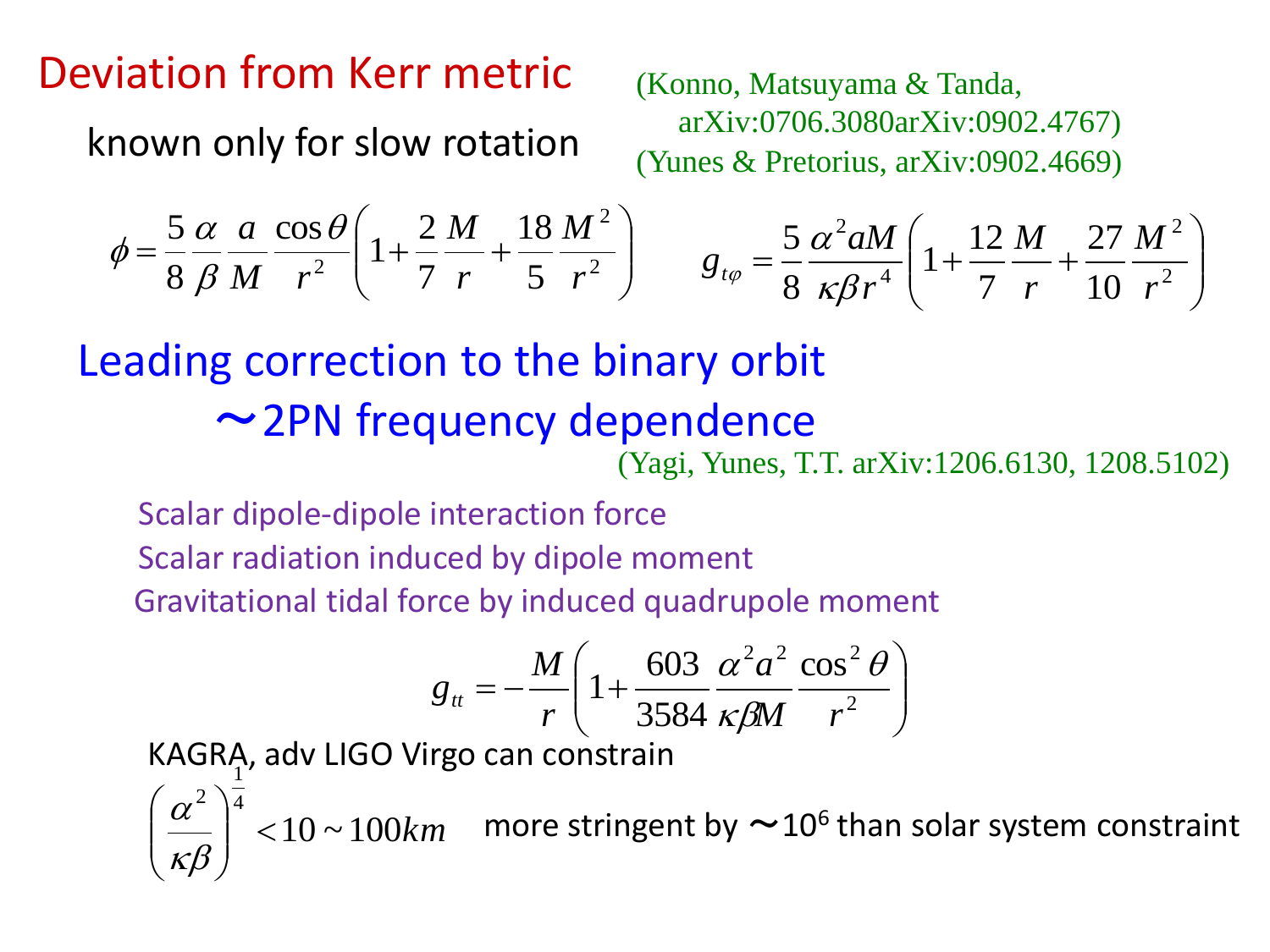$$
\frac{\text{Bi-gravity theory}}{16\pi G_N} + \frac{\sqrt{-\tilde{g}}\tilde{R}}{16\pi G_N\kappa} + L_{matter}(g, \phi) + \cdots
$$

Both massive and massless gravitons exist.

 $\rightarrow$  v oscillation-like phenomena?

First question is if we can construct a viable model.

## Ghost free bi-gravity

Special interaction between  $g$  and  $\tilde{g}$  does not have BD ghost.

$$
L_{mass} = \sqrt{-g} \sum_{n=0}^{4} c_n V_n
$$
  

$$
V_0 = 1, V_1 = \tau_1, V_2 = \tau_1^2 - \tau_2, \dots \tau_n \equiv Tr[\gamma^n] \gamma_n^{\alpha} \equiv \sqrt{g^{\alpha \xi} \widetilde{g}_{\xi\mu}}
$$

We set  $8\pi G_N$  = 1

(Hassan, Rosen (2011,2012)) (de Rham-Gabadadze-Tolley (2011))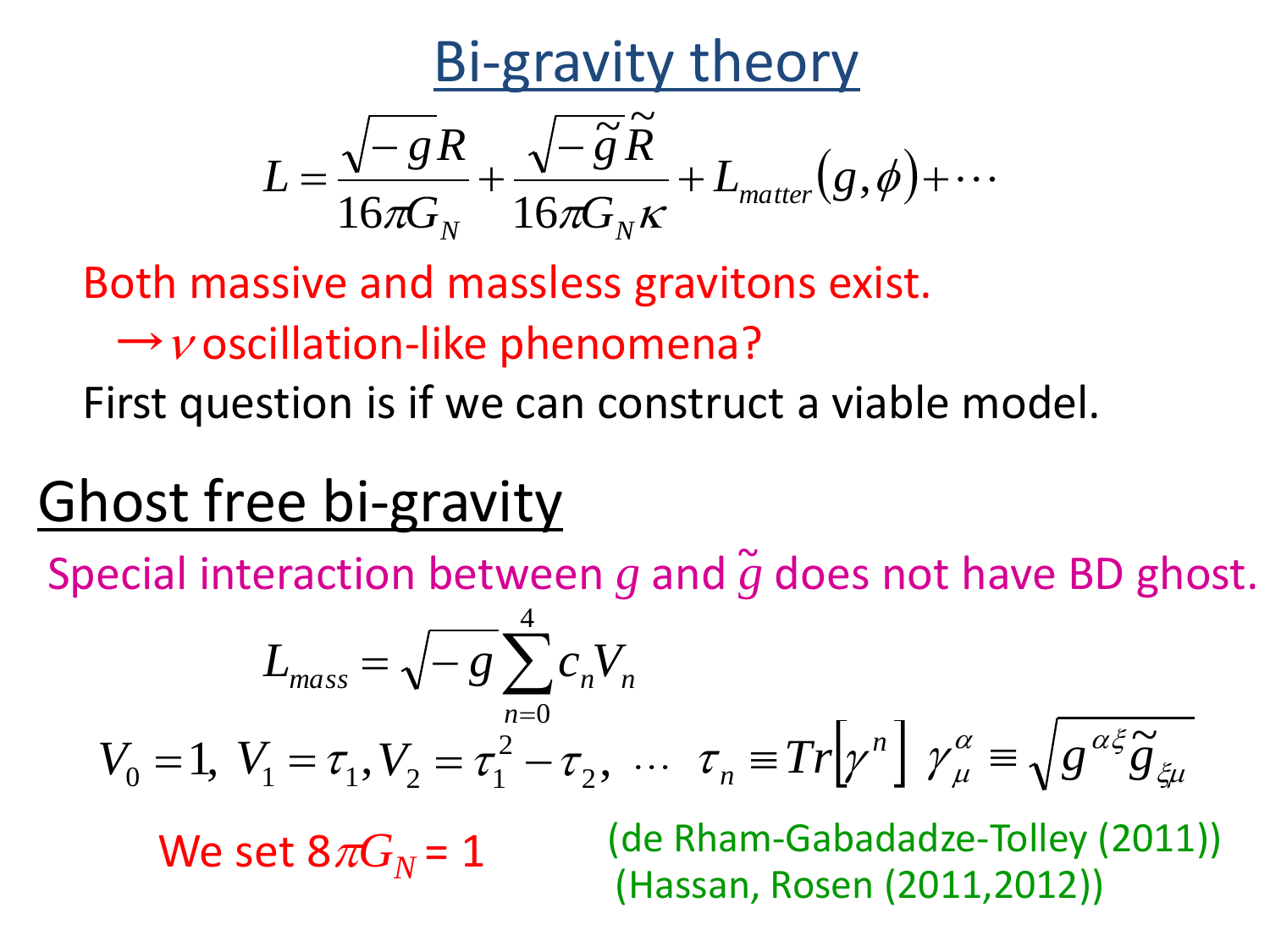# FLRW background

(Comelli, Crisostomi, Nesti, Pilo (2012))

$$
ds^{2} = a^{2}(t)(-dt^{2} + dx^{2})
$$
  
\n
$$
d\tilde{s}^{2} = b^{2}(t)(-c^{2}(t)dt^{2} + dx^{2})
$$
  
\n
$$
\nabla^{\mu}T_{\mu\nu}^{(mass)} = 0
$$
  
\n
$$
\nabla^{\mu}T_{\mu\nu}^{(mass)} = 0
$$
  
\n
$$
\begin{array}{ccc}\n&\left(6c_{3}\xi^{2} + 4c_{2}\xi + c_{1}\right)\left(cba' - ab'\right) = 0\\
&\text{branch 1:} &\text{branch 2}\n\end{array}
$$

At linear level, expected scalar and vector modes are absent. Strong coupling? Unstable for anisotropic perturbation.

branch 2:

All perturbation modes are equipped.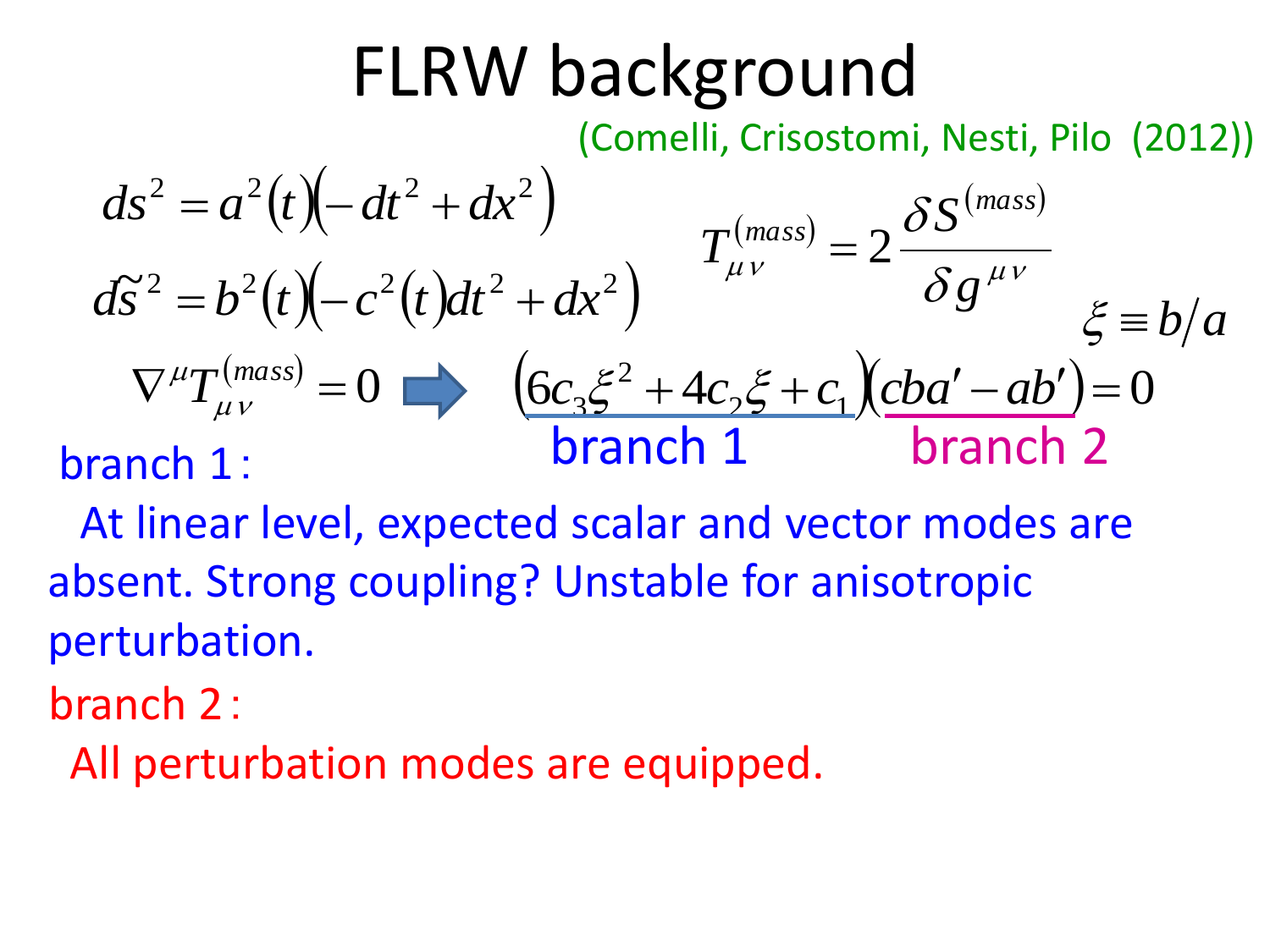**Branch 2 background**  
\n
$$
\frac{(6c_3\xi^2 + 4c_2\xi + c_1)(cba' - ab')}{branch 1} = 0 \qquad \xi = b/a
$$
\nbranch 2:  
\n
$$
\rho - \frac{c_1}{\kappa\xi} + \left(c_0 - \frac{6c_2}{\kappa}\right) + \left(3c_1 - \frac{18c_3}{\kappa}\right)\xi + \left(6c_2 - \frac{24c_4}{\kappa}\right)\xi^2 + 6c_3\xi^3 = 0
$$
\n
$$
\xi
$$
 becomes a function of  $\rho$ .  $\xi \to \xi_c$  for  $\rho \to 0$ .  
\n
$$
H^2 = \frac{\rho + \rho_{mass}}{3} \qquad \rho_{mass} := c_0 + 3c_1\xi + 6c_2\xi^2 + 6c_3\xi^3
$$
\neffective energy density due to mass term  
\n
$$
\frac{1}{c-1}\frac{\xi'}{\xi} = \frac{a'}{a} \Longrightarrow c-1 = \frac{3(\rho + P)\kappa\xi}{c_1 + (3c_1\kappa - 18c_3)\xi^2 + (12c_2\kappa - 48c_4)\xi^3 + 18c_3\kappa\xi^4}
$$
\n
$$
\approx 3(\rho + P)/m_1^2
$$
\n
$$
\text{Automatic tuning to } c = 1 \text{ for } \rho \to 0.
$$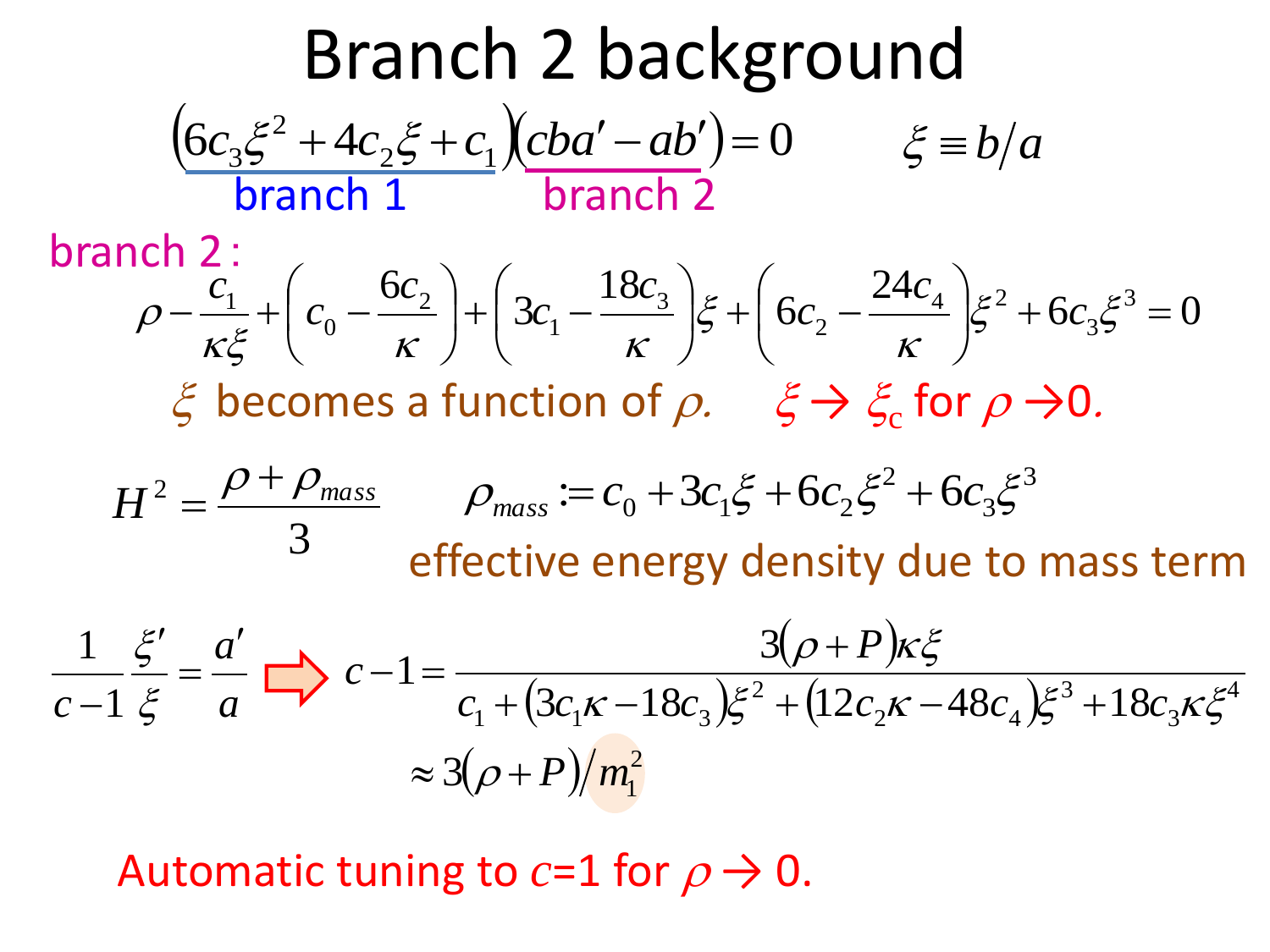**EOM of Gravitational waves** (Comelli, Crisostomi, Pilo (2012))  
\n
$$
h'' + 2aHh'' - \Delta h + a^2 m_g^2 (h - \tilde{h}) = 0
$$
\n
$$
\tilde{h}'' + (2aH + 2\xi')\xi - c'/c)\tilde{h}' - c^2\Delta \tilde{h} + a^2 m_g^2 \frac{c}{\kappa \xi^2} (h - \tilde{h}) = 0
$$
\n
$$
m_g^2 = \xi (c_1 + 2c_2(c+1)\xi + 6cc_3\xi^2)
$$

we take limit *c* → 1 Short wavelength approximation:  $k >> m_{g} >> H$ 

$$
\begin{pmatrix}\n-\omega^2 + k^2 + m_g^2 & -m_g^2 \\
\frac{c}{\kappa \xi^2} m_g^2 & -\omega^2 + c^2 k^2 + \frac{c}{\kappa \xi^2} m_g^2\n\end{pmatrix}\n\begin{pmatrix}\nh \\
\hline\nh\n\end{pmatrix} = 0
$$
\n
$$
h_A = h + \tilde{h} \qquad h_B = \tilde{h} - \kappa \xi^2 h
$$
\nEigen modes  $k_A^2 = \omega^2 \qquad k_B^2 = \omega^2 + m_g^2 \left(1 + \frac{1}{\kappa \xi^2}\right)$ \n
$$
\Rightarrow \text{Graviton oscillation scale } (k_B - k_A)^{-1} \approx \omega / m_g^2
$$
\nbecomes cosmological distance scale for  $m_g^{-1} \sim 1 \text{kpc}$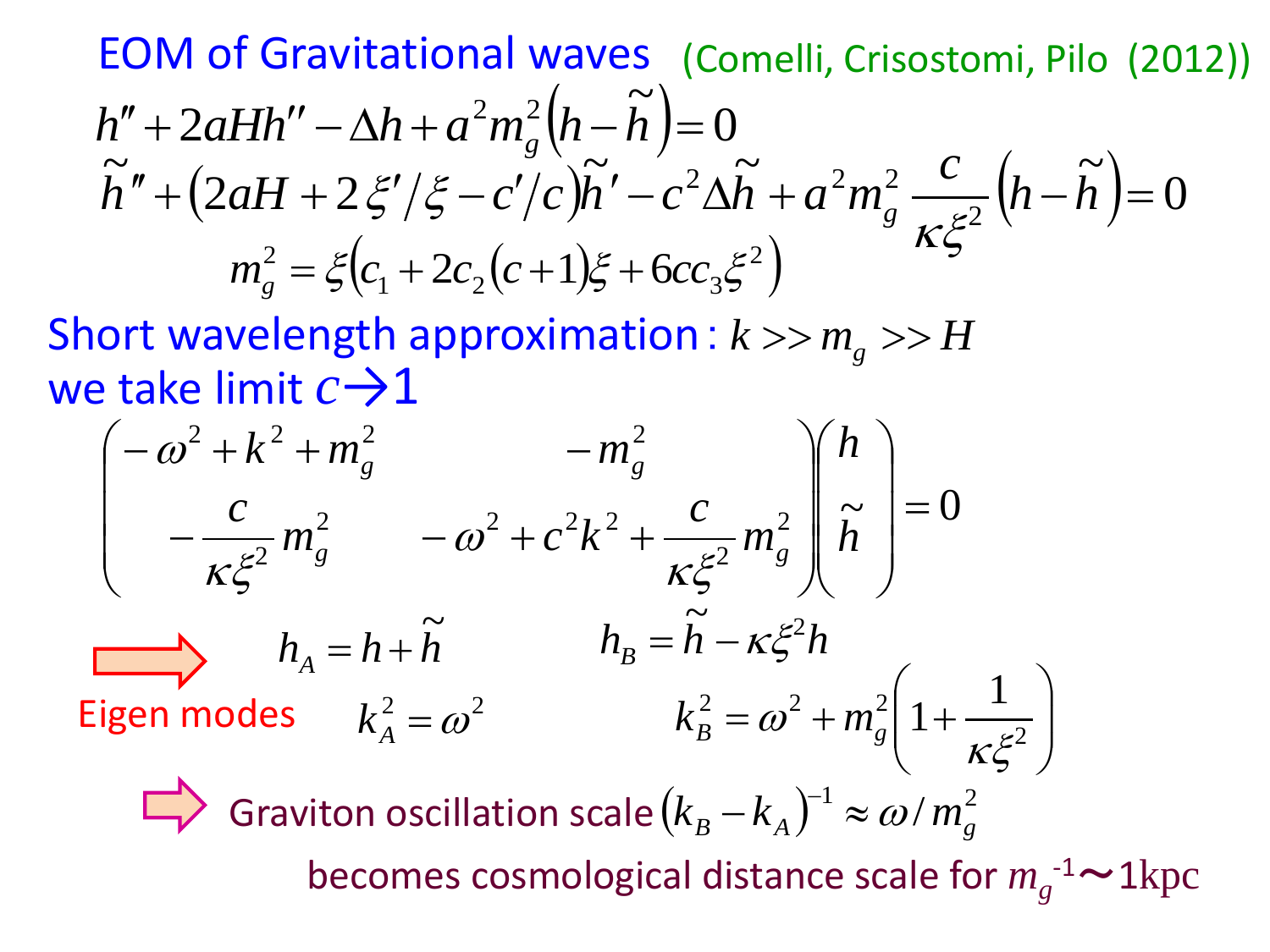On the other hand, dispersion relation of the scalar type perturbations

$$
\omega^2 = c_s^2 k^2 \qquad \omega^2 = k^2 + m_2^2
$$

matter oscillation massive scalar graviton

Graviton mass can be very different from  $\rho_{\rm mass}^{1/2}$ ,  $m_1$  or  $m_2$ .

$$
m_g^2 = \xi \Big( c_1 + 2c_2 \big( c + 1 \big) \xi + 6c c_3 \xi^2 \Big)
$$

If the scalar mass  $m<sub>2</sub>$  is large enough, the infamous fifth force (force mediated by helicity 0 mode) is suppressed and the model should pass solar system tests.